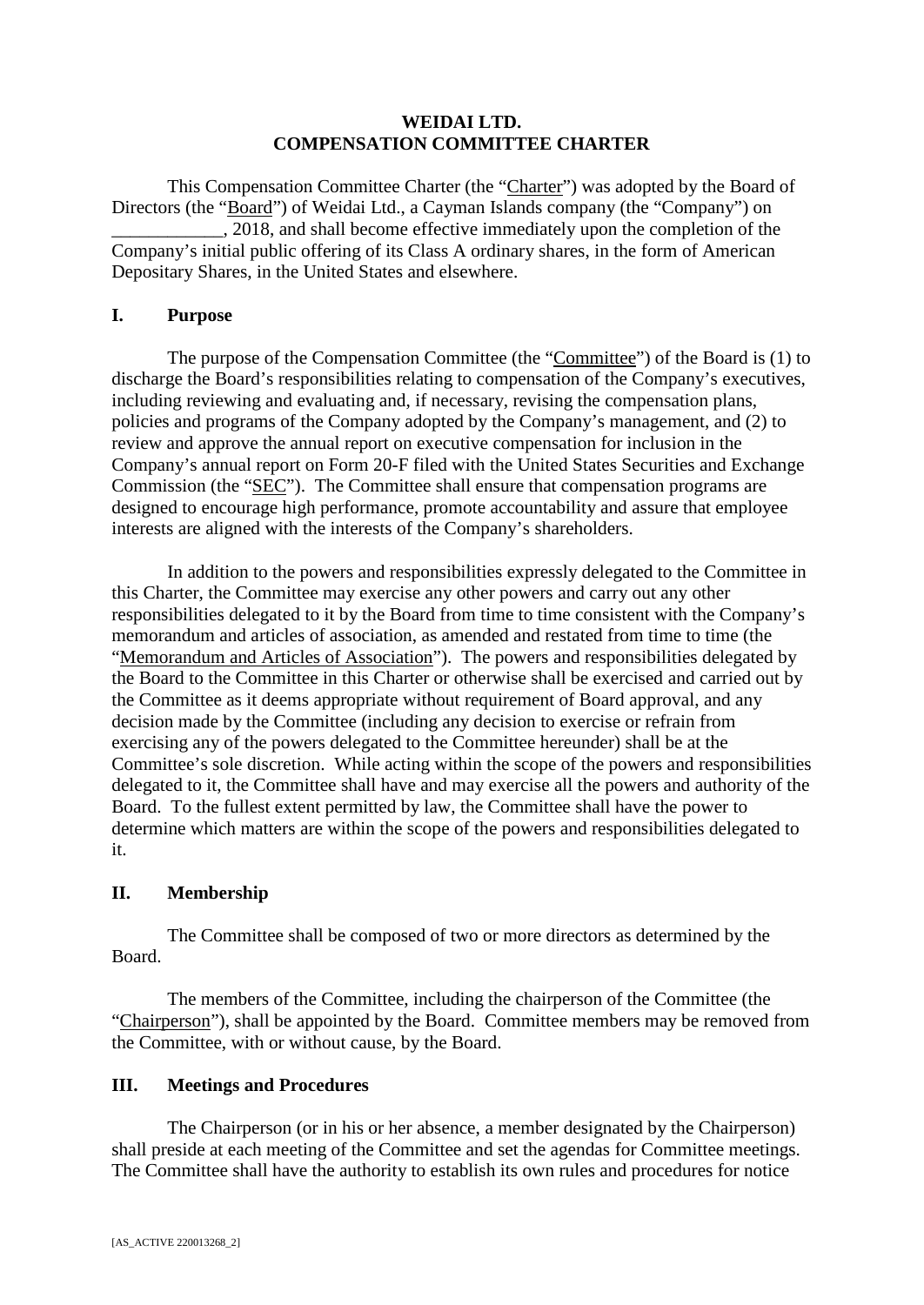and conduct of its meetings so long as they are not inconsistent with any provisions of the Company's Memorandum and Articles of Association that are applicable to the Committee.

The Committee shall meet on a regularly scheduled basis at least once per year and more frequently as the Committee deems necessary or desirable. The Chairperson or any member of the Committee may call a meeting of the Committee, provided, that the Chief Executive Officer of the Company may not be present during any portion of a Committee meeting in which deliberation or any vote regarding his or her compensation occurs. A majority of the members of the Committee present in person or by means of a conference telephone or other communications equipment through which all persons participating in the meeting can hear each other shall constitute a quorum.

All non-management directors that are not members of the Committee may attend and observe meetings of the Committee, but shall not participate in any discussion or deliberation unless invited to do so by the Committee, and in any event shall not be entitled to vote. The Committee may, at its discretion, include in its meetings members of the Company's management, representatives of the independent auditor, the internal auditor, any other financial personnel employed or retained by the Company or any other person whose presence the Committee believes to be necessary or appropriate. Notwithstanding the foregoing, the Committee may exclude from its meetings any persons it deems appropriate, including but not limited to, any non-management director that is not a member of the Committee.

The Committee shall have the sole authority, as it deems appropriate, to retain and/or replace, as needed, any independent counsels, compensation and benefits consultants and other outside experts or advisors that the Committee believes to be necessary or appropriate. The Committee may also utilize the services of the Company's regular legal counsels or other advisors to the Company. The Company shall provide for appropriate funding, as determined solely in the Committee's discretion, for payment of compensation to any such persons retained by the Committee.

The Committee will cause to be kept adequate minutes of all its proceedings. The Chairperson shall report to the Board following meetings of the Committee if requested by the Chairman of the Board.

#### **IV. Duties and Responsibilities**

- 1. The Committee shall, at least annually, review and evaluate and, if necessary, revise the Company's compensation policy adopted by the management and amend, or recommend that the Board amend, these goals and objectives if the Committee deems it appropriate.
- 2. Evaluate annually the performance of the Chief Executive Officer in light of the goals and objectives of the Company's executive compensation plans, and, either as a Committee or together with the other independent directors (as directed by the Board), determine and approve the Chief Executive Officer's compensation level based on this evaluation. In determining the long-term incentive component of the Chief Executive Officer's compensation, the Committee shall consider factors as it determines relevant, which may include,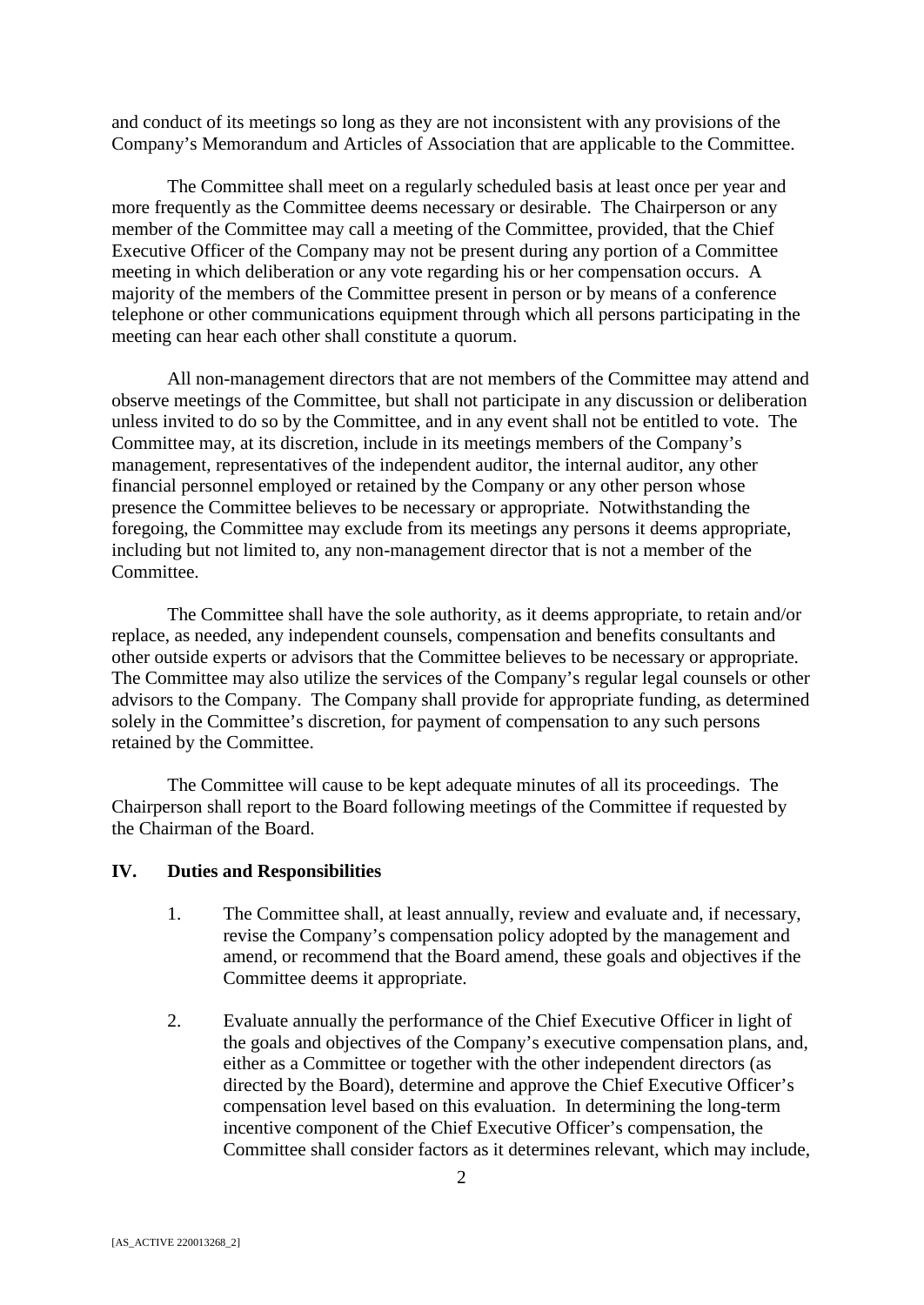for example the Company's performance and relative shareholder return, the value of similar awards to chief executive officers of comparable companies, and the awards given to the Chief Executive Officer of the Company in past years. The Committee may discuss the Chief Executive Officer's compensation with the Board if it chooses to do so.

- 3. Evaluate annually the performance of the other executive officers of the Company in light of the goals and objectives of the Company's compensation plans, and either as a Committee or together with the other independent directors (as directed by the Board) determine and approve the compensation of such other executive officers. To the extent that long-term incentive compensation is a component of such executive officer's compensation, the Committee shall consider all relevant factors in determining the appropriate level of such compensation, including the factors applicable with respect to the Chief Executive Officer.
- 4. The Company's management shall determine the compensation of all other employees of the Company (collectively, "Ordinary Employees"). The Committee shall have the right to review the compensation of the Ordinary Employees and recommend any proposed changes to the management.
- 5. The Committee shall, at least annually, review and evaluate the performance of the Company's directors and recommend to the Board the compensation for the directors.
- 6. The Committee shall be responsible for reviewing all annual bonus, long-term incentive compensation, share option, employee pension and welfare benefit plans, and with respect to each plan, shall have responsibility for:
	- (a) setting performance targets of the executive officers under all annual bonus and long-term incentive compensation plans as appropriate;
	- (b) certifying that any and all performance targets used for any performance-based equity compensation plans have been met before payment of any bonus or compensation or exercise of any executive award granted under any such plan(s) to any executive officer;
	- (c) granting any awards under any performance-based annual bonus, longterm incentive compensation and equity compensation plans to the executive officers or current employees with the potential to become executive officers, including share options and other equity rights (*e.g.,* restricted stock, stock purchase rights); and
	- (d) conducting an annual review of all compensation plans, including reviewing each plan's administrative costs, reviewing current plan features relative to any proposed new features, and assessing the performance of each plan's internal and external administrators if any duties have been delegated.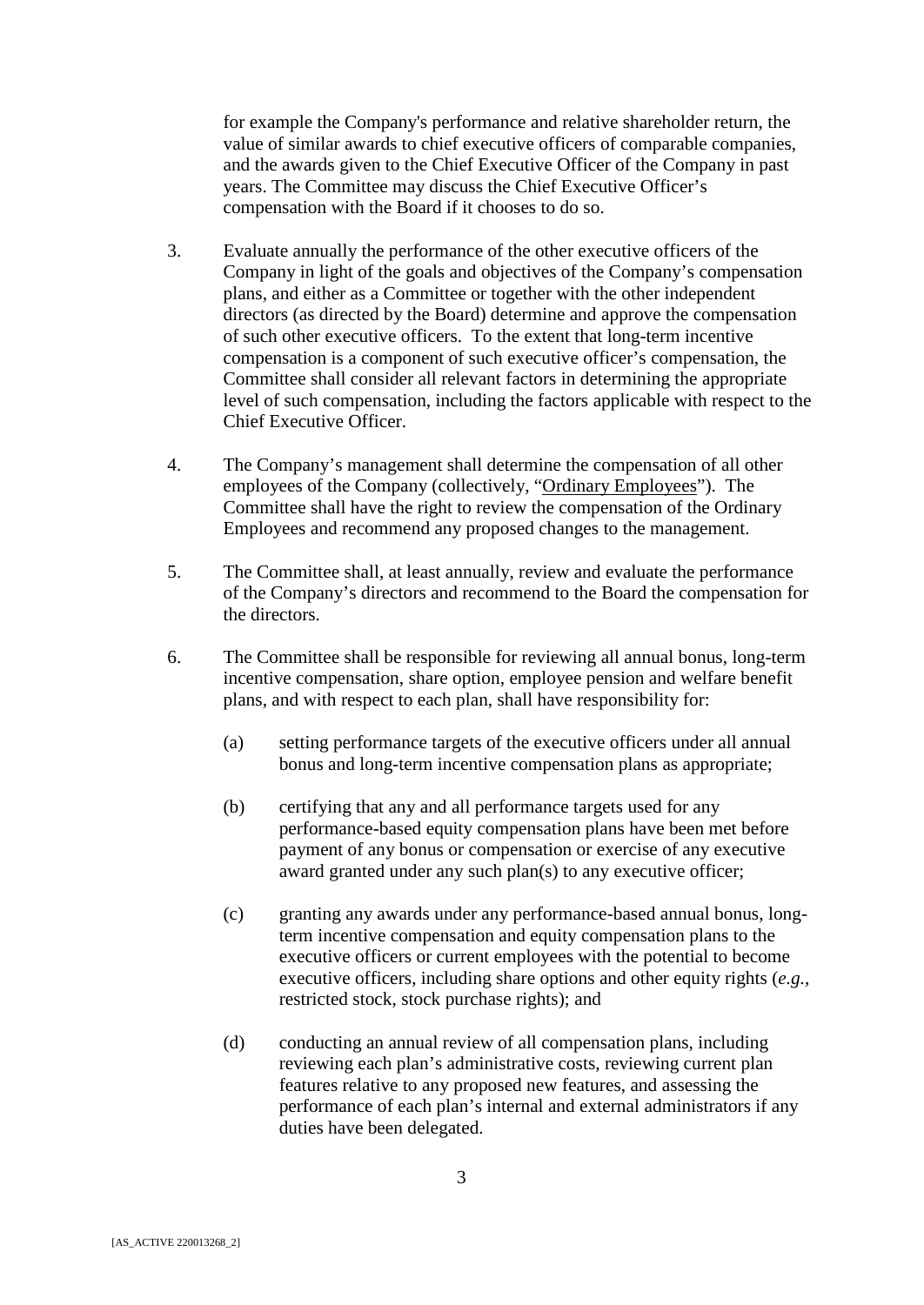- 7. The Committee shall periodically review the Company's policies concerning perquisite benefits.
- 8. The Committee shall periodically review the Company's policies with respect to change of control or "parachute" payments, if any.
- 9. The Committee shall review and approve executive officer and director indemnification and insurance matters.
- 10. The Committee shall review and approve any employee loans in an amount equal to or greater than two hundred thousand dollars (US\$200,000.00).
- 11. The Committee shall review and approve the annual report on executive compensation for inclusion in the Company's annual report on Form 20-F filed with the SEC.
- 12. The Committee shall evaluate its own performance on an annual basis, including its compliance with this Charter, and provide any written material with respect to such evaluation to the Board, including any recommendations for changes in procedures or policies governing the Committee. The Committee shall conduct such evaluation and review in such manner as it deems appropriate.
- 13. The Committee shall review and reassess this Charter at least annually and submit any recommended changes to the Board for its consideration.

## **V. Role Of Chief Executive Officer**

The Chief Executive Officer may make, and the Committee may consider, recommendations to the Committee regarding the Company's compensation and employee benefit plans and practices, including its executive compensation plans, its incentivecompensation and equity-based plans with respect to executive officers other than the Chief Executive Officer and the Company's director compensation arrangements.

## **VI. Delegation of Duties**

In fulfilling its responsibilities, the Committee shall be entitled to delegate any or all of its responsibilities to a subcommittee of the Committee, except that it shall not delegate its responsibilities as to matters that involves the compensation of any Senior Officers as set forth in paragraphs 2, 3 and 5 of Section IV.

## **VII. Investigations And Studies; Outside Advisers**

The Committee may conduct or authorize investigations into or studies of matters within the Committee's scope of responsibilities, and may, in its sole discretion, retain or obtain the advice of a compensation consultant, legal counsel or other adviser. The Committee shall be directly responsible for the appointment, compensation and oversight of the work of any compensation consultant, legal counsel or other adviser retained by the Committee, the expense of which shall be borne by the Company. The Committee may